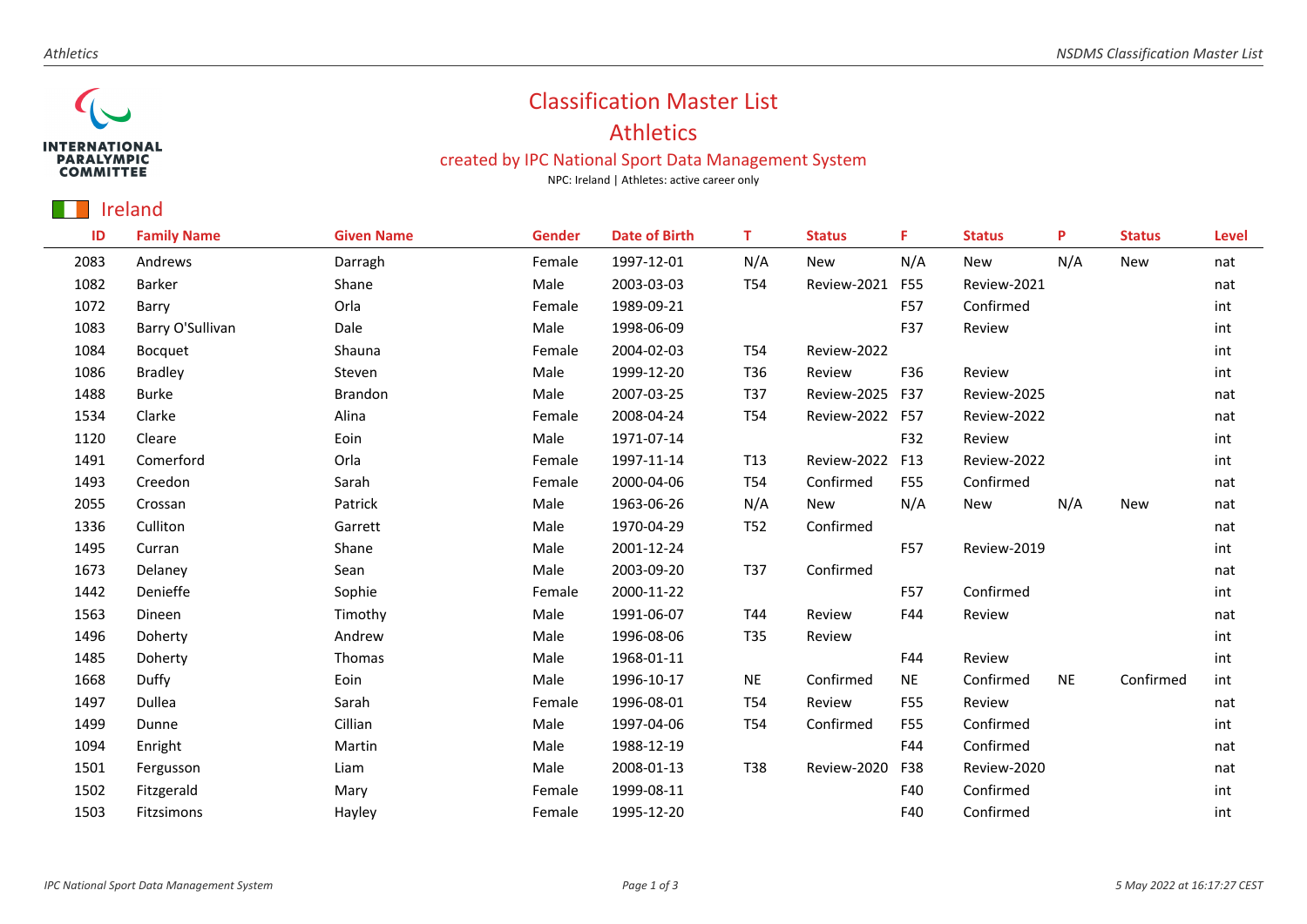| 1299 | Flynn       | Andrew   | Male   | 1980-03-20 | T12             | Review      | F12       | Review         |           |             | int |
|------|-------------|----------|--------|------------|-----------------|-------------|-----------|----------------|-----------|-------------|-----|
| 1500 | Gildea      | Matthew  | Male   | 2003-01-24 | T37             | Review-2021 | F37       | Review-2021    |           |             | nat |
| 2195 | Greenan     | Sinead   | Female | 1992-09-11 | <b>NE</b>       | Review-2023 | <b>NE</b> | Review-2023 NE |           | Review-2023 | nat |
| 1121 | Hanks       | Daniel   | Male   | 1992-06-25 |                 |             | F33       | Review         |           |             | int |
| 1561 | Harding     | David    | Male   | 1994-05-01 | N/A             | <b>New</b>  | N/A       | New            | N/A       | <b>New</b>  | nat |
| 1385 | Hennessy    | Jake     | Male   | 2001-04-17 |                 |             | F34       | Review         |           |             | nat |
| 1118 | Horan       | Cliona   | Female | 1989-04-19 |                 |             | F37       | Review         |           |             | int |
| 1115 | Hughes      | Sean     | Male   | 1998-10-29 |                 |             | F34       | Review-2022    |           |             | int |
| 1510 | Hynes       | Jennifer | Female | 1978-01-31 |                 |             | F32       | Review         |           |             | nat |
| 1669 | Kane        | Sinead   | Female | 1982-04-23 | T <sub>12</sub> | Review-2021 |           |                |           |             | nat |
| 1009 | Keogan      | Paul     | Male   | 1992-06-29 | T37             | Review-2021 |           |                |           |             | int |
| 1119 | Keon        | Sinead   | Female | 1997-04-03 |                 |             | F41       | Confirmed      |           |             | int |
| 1513 | Kinnear     | Jake     | Male   | 2001-08-09 | T54             | Review      | F56       | Review         |           |             | nat |
| 1535 | Kinsella    | Liam     | Male   | 2008-07-28 | T40             | Review-2022 | F40       | Review-2022    |           |             | nat |
| 1641 | Landers     | Damien   | Male   | 1991-06-12 | N/A             | <b>New</b>  | N/A       | <b>New</b>     | N/A       | <b>New</b>  | nat |
| 1020 | Leavy       | David    | Male   | 1992-01-03 | T38             | Review-2023 |           |                |           |             | int |
| 1555 | Lee         | Alex     | Male   | 1989-08-08 | T64             | Confirmed   |           |                |           |             | nat |
| 1514 | Lee         | Jordan   | Male   | 2000-07-01 | T47             | Confirmed   |           |                |           |             | int |
| 1057 | Lenihan     | Noelle   | Female | 1999-11-04 |                 |             | F38       | Review-2022    |           |             | int |
| 1516 | Mc Bride    | Conor    | Male   | 1997-12-04 | T43             | Confirmed   |           |                |           |             | int |
| 1343 | Mc Carthy   | John     | Male   | 1974-04-20 | T51             | Confirmed   | F51       | Confirmed      |           |             | int |
| 1524 | Mc Carthy   | Niamh    | Female | 1994-01-04 |                 |             | F41       | Confirmed      |           |             | int |
| 1528 | Mc Loughlin | Shane    | Male   | 1971-12-07 |                 |             | F57       | Confirmed      |           |             | int |
| 1529 | Mc Murray   | Shalene  | Female | 1978-02-23 | <b>NE</b>       | Confirmed   | <b>NE</b> | Confirmed      | <b>NE</b> | Confirmed   | nat |
| 1306 | McCarthy    | Donnacha | Male   | 1990-07-01 | T11             | Confirmed   |           |                |           |             | nat |
| 1394 | McCarthy    | James    | Male   | 1972-07-25 |                 |             | F57       | Confirmed      |           |             | int |
| 1266 | McCullagh   | Sean     | Male   | 2001-11-26 | T54             | Confirmed   |           |                |           |             | int |
| 1021 | McIlveen    | Conor    | Male   | 1990-02-18 | T38             | Review-2022 |           |                |           |             | int |
| 1008 | McKillop    | Michael  | Male   | 1990-01-27 | T37             | Review-2023 |           |                |           |             | int |
| 1670 | Meeke       | Ryan     | Male   | 1986-02-17 |                 |             | F44       | Review         |           |             | nat |
| 1631 | Millar      | Mark     | Male   | 1980-04-12 | T54             | Confirmed   |           |                |           |             | int |
| 1530 | Molloy      | James    | Male   | 1992-03-25 |                 |             | F55       | Review         |           |             | nat |
| 1531 | Monahan     | Patrick  | Male   | 1986-01-14 | <b>T53</b>      | Confirmed   |           |                |           |             | int |